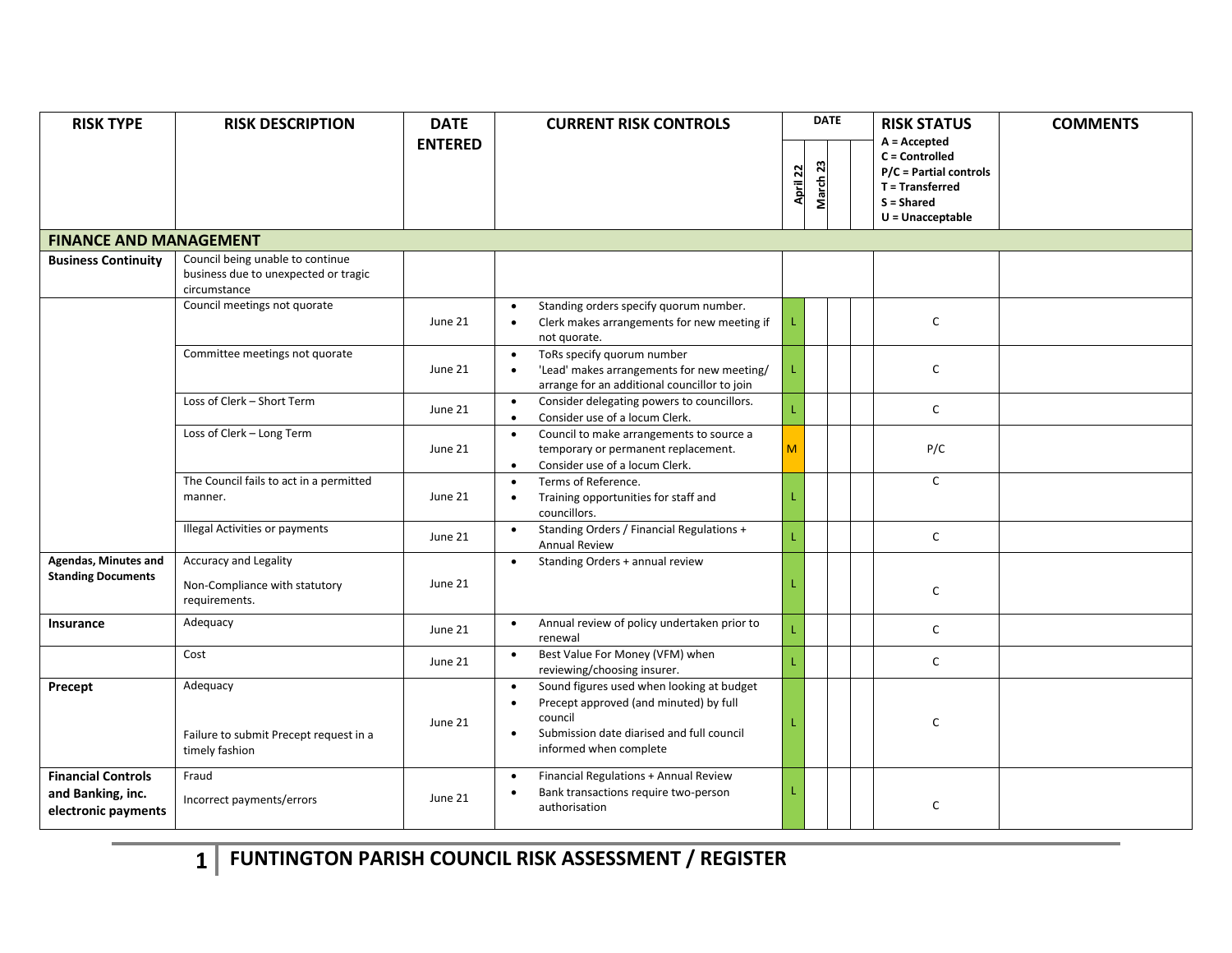| <b>RISK TYPE</b>                          | <b>RISK DESCRIPTION</b>                                                                   | <b>DATE</b><br><b>ENTERED</b> | <b>CURRENT RISK CONTROLS</b>                                                                                                                                                                                                                                     |                                | <b>DATE</b> |  | <b>RISK STATUS</b>                                                                                                  | <b>COMMENTS</b>                                                                        |
|-------------------------------------------|-------------------------------------------------------------------------------------------|-------------------------------|------------------------------------------------------------------------------------------------------------------------------------------------------------------------------------------------------------------------------------------------------------------|--------------------------------|-------------|--|---------------------------------------------------------------------------------------------------------------------|----------------------------------------------------------------------------------------|
|                                           |                                                                                           |                               |                                                                                                                                                                                                                                                                  | $\overline{2}$<br><b>April</b> | March 23    |  | $A =$ Accepted<br>C = Controlled<br>P/C = Partial controls<br>T = Transferred<br>$S = Shared$<br>$U =$ Unacceptable |                                                                                        |
|                                           | Inadequate system of checking                                                             |                               | Detailed payment schedule at each full<br>$\bullet$<br>council meeting<br>Cash Book published along with approved<br>$\bullet$<br>minutes                                                                                                                        |                                |             |  | $\mathsf{C}$                                                                                                        |                                                                                        |
| <b>VAT</b>                                | Reclaiming/charging not taking place<br>appropriately                                     | June 21                       | VAT recorded in cash book, as per Financial<br>$\bullet$<br>Regulations<br>VAT reclaimed at a minimum annually and<br>$\bullet$<br>verified by auditor                                                                                                           |                                |             |  | C                                                                                                                   |                                                                                        |
| <b>Annual Returns</b>                     | Not submitted within time frame / not<br>completed adequately                             | June 21                       | Annual Return signed by Chair<br>$\bullet$<br>Annual Return submitted to Internal Audit<br>$\bullet$<br>Annual Return submitted to External Audit if<br>any issues identified                                                                                    |                                |             |  | $\mathsf{C}$                                                                                                        |                                                                                        |
| <b>ADMINISTRATION</b>                     |                                                                                           |                               |                                                                                                                                                                                                                                                                  |                                |             |  |                                                                                                                     |                                                                                        |
| <b>Data Protection</b>                    | Personal data/information being retained<br>without cause, or for longer than<br>required | June 21                       | Council registered with ICO<br>$\bullet$<br>Data Protection Policy<br>$\bullet$                                                                                                                                                                                  | M                              |             |  | P/C                                                                                                                 | Monitor and remove any personal<br>data no longer required                             |
| <b>GDPR</b>                               | Retention /revealing of personal data                                                     | June 21                       | All required GDPR policies in place<br>$\bullet$<br>Care taken to ensure personal data not<br>revealed without consent                                                                                                                                           | M                              |             |  | P/C                                                                                                                 | Need to review/remove/destroy<br>any inappropriately retained<br>personal data / files |
| Freedom of<br><b>Information</b>          | Requests not dealt with appropriately                                                     | June 21                       | Council registered with ICO - for guidance<br>$\bullet$<br>Fol Policy<br>$\bullet$                                                                                                                                                                               | M                              |             |  | $\mathsf{C}$                                                                                                        |                                                                                        |
| Records - paper                           | Loss through: theft/fire/damage                                                           | June 21                       | Document Retention and Disposal Policy<br>$\bullet$<br>Minimal paper records held and backed-up by<br>$\bullet$<br>digital copies where possible                                                                                                                 |                                |             |  | $\mathsf{C}$                                                                                                        |                                                                                        |
| <b>Receipt of documents</b><br>by e-means | Breach of GDPR / required consent                                                         | June 21                       | All email recipients provide consent<br>$\bullet$                                                                                                                                                                                                                |                                |             |  | $\mathsf{C}$                                                                                                        |                                                                                        |
| Records - electronic                      | Loss through: virus attack/computer<br>corruption or loss                                 | June 21                       | All e-records backed up off site by IT support<br>$\bullet$<br>Dedicated virus and password protected lap<br>$\bullet$<br>top for use of RFO only<br>Website with +++ security<br>$\bullet$<br>Register of passwords held off-site by IT<br>$\bullet$<br>support |                                |             |  | $\mathsf{C}$                                                                                                        |                                                                                        |
| <b>Auditors Report</b>                    | Non-compliance with regulations and<br>proper practices                                   | June 21                       | Conclusion/outcome of audit minuted<br>$\bullet$<br>Report discussed at full council and posted on<br>website                                                                                                                                                    | M                              |             |  | $\mathsf C$                                                                                                         |                                                                                        |

**2 FUNTINGTON PARISH COUNCIL RISK ASSESSMENT / REGISTER**